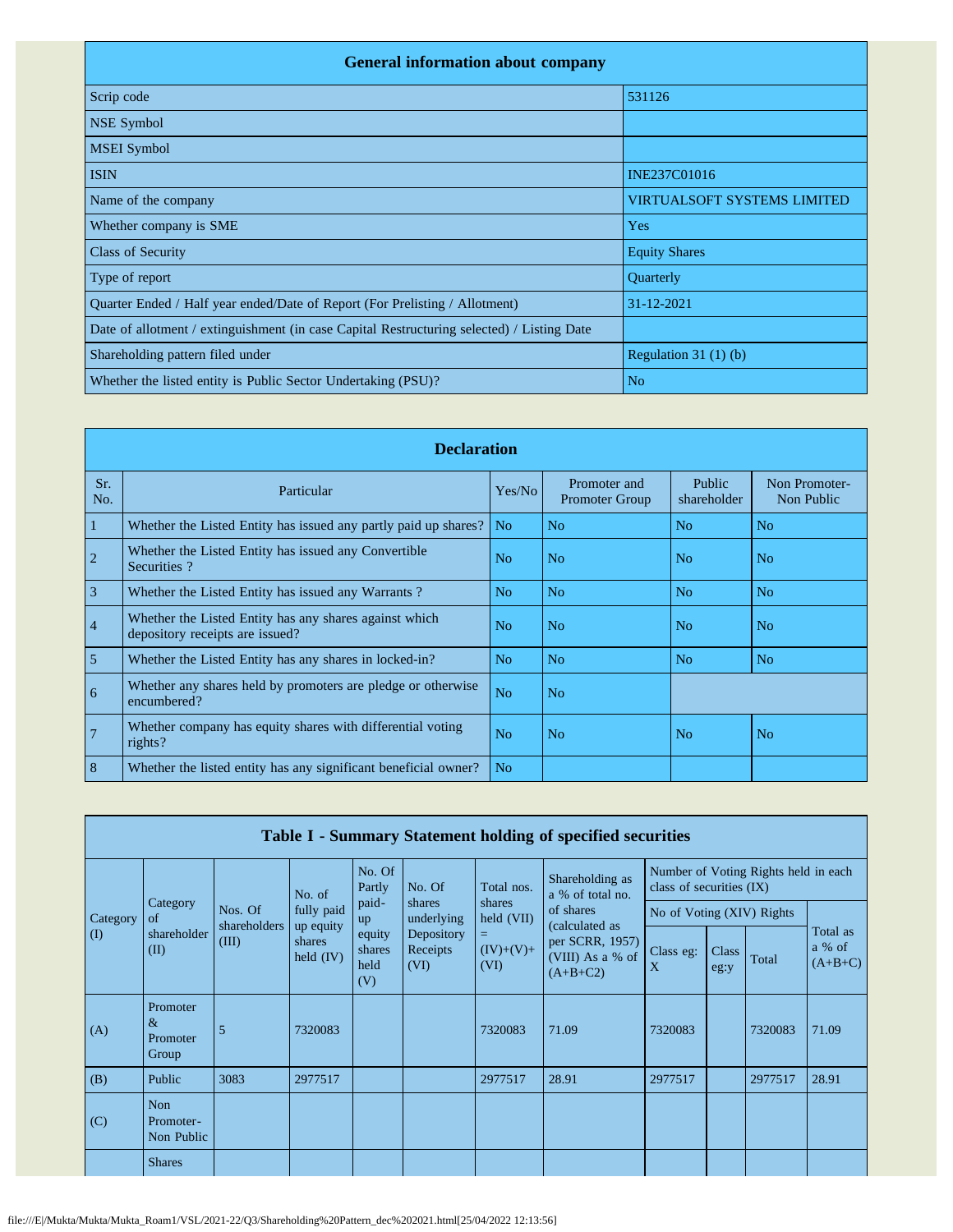| (C1) | underlying<br><b>DRs</b>                              |      |          |  |          |     |          |                |  |
|------|-------------------------------------------------------|------|----------|--|----------|-----|----------|----------------|--|
| (C2) | <b>Shares</b><br>held by<br>Employee<br><b>Trusts</b> |      |          |  |          |     |          |                |  |
|      | Total                                                 | 3088 | 10297600 |  | 10297600 | 100 | 10297600 | 10297600   100 |  |

|                   | Table I - Summary Statement holding of specified securities                                       |                                  |                                                           |                                                                                    |                                                                                            |            |                                                                               |            |                                                         |                                |  |  |  |
|-------------------|---------------------------------------------------------------------------------------------------|----------------------------------|-----------------------------------------------------------|------------------------------------------------------------------------------------|--------------------------------------------------------------------------------------------|------------|-------------------------------------------------------------------------------|------------|---------------------------------------------------------|--------------------------------|--|--|--|
| Category          | No. Of<br>No. of<br><b>Shares</b><br><b>Shares</b><br>Category<br>Underlying<br>of<br>Outstanding | Underlying                       | No. Of Shares<br>Underlying<br>Outstanding<br>convertible | Shareholding, as a %<br>assuming full<br>conversion of<br>convertible securities ( | Number of<br>Locked in<br>shares (XII)                                                     |            | Number of<br><b>Shares</b><br>pledged or<br>otherwise<br>encumbered<br>(XIII) |            | Number of<br>equity shares<br>held in                   |                                |  |  |  |
| $\textcircled{1}$ | shareholder<br>(II)                                                                               | convertible<br>securities<br>(X) | Outstanding<br>Warrants<br>$(X_i)$                        | securities and<br>No. Of<br>Warrants (Xi)<br>(a)                                   | as a percentage of<br>diluted share capital)<br>$(XI) = (VII)+(X)$ As a<br>% of $(A+B+C2)$ | No.<br>(a) | As a<br>$%$ of<br>total<br><b>Shares</b><br>held<br>(b)                       | No.<br>(a) | As a<br>$%$ of<br>total<br><b>Shares</b><br>held<br>(b) | dematerialized<br>form $(XIV)$ |  |  |  |
| (A)               | Promoter<br>$\&$<br>Promoter<br>Group                                                             |                                  |                                                           |                                                                                    | 71.09                                                                                      |            |                                                                               |            |                                                         | 7320083                        |  |  |  |
| (B)               | Public                                                                                            |                                  |                                                           |                                                                                    | 28.91                                                                                      |            |                                                                               |            |                                                         | 2451961                        |  |  |  |
| (C)               | <b>Non</b><br>Promoter-<br>Non Public                                                             |                                  |                                                           |                                                                                    |                                                                                            |            |                                                                               |            |                                                         |                                |  |  |  |
| (C1)              | <b>Shares</b><br>underlying<br><b>DRs</b>                                                         |                                  |                                                           |                                                                                    |                                                                                            |            |                                                                               |            |                                                         |                                |  |  |  |
| (C2)              | Shares held<br>by<br>Employee<br><b>Trusts</b>                                                    |                                  |                                                           |                                                                                    |                                                                                            |            |                                                                               |            |                                                         |                                |  |  |  |
|                   | Total                                                                                             |                                  |                                                           |                                                                                    | 100                                                                                        |            |                                                                               |            |                                                         | 9772044                        |  |  |  |

|                    | Table II - Statement showing shareholding pattern of the Promoter and Promoter Group                 |                         |                                    |                                       |                                              |                                   |                                                                            |                                   |               |         |                                       |  |
|--------------------|------------------------------------------------------------------------------------------------------|-------------------------|------------------------------------|---------------------------------------|----------------------------------------------|-----------------------------------|----------------------------------------------------------------------------|-----------------------------------|---------------|---------|---------------------------------------|--|
|                    | Shareholding<br>Number of Voting Rights held in<br>No.<br>as a % of<br>each class of securities (IX) |                         |                                    |                                       |                                              | Of                                |                                                                            | of<br>Total<br>3490083<br>3830000 |               |         |                                       |  |
|                    | Category $\&$                                                                                        | Nos. Of                 | No. of<br>fully paid               | Partly<br>shares<br>paid-             | No. Of                                       | Total nos.<br>shares              | total no. of<br>shares                                                     | No of Voting (XIV) Rights         |               |         | Total                                 |  |
| Sr.                | Name of the<br>Shareholders (I)                                                                      | shareholders  <br>(III) | up equity<br>shares<br>held $(IV)$ | up<br>equity<br>shares<br>held<br>(V) | underlying<br>Depository<br>Receipts<br>(VI) | held (VII)<br>$(IV)+(V)+$<br>(VI) | (calculated)<br>as per<br>SCRR.<br>1957) (VIII)<br>As a % of<br>$(A+B+C2)$ | Class eg:<br>$\mathbf{X}$         | Class<br>eg:y |         | as a $%$<br>Total<br>Voting<br>rights |  |
| $\overline{A}$     | Table II - Statement showing shareholding pattern of the Promoter and Promoter Group                 |                         |                                    |                                       |                                              |                                   |                                                                            |                                   |               |         |                                       |  |
| (1)                | Indian                                                                                               |                         |                                    |                                       |                                              |                                   |                                                                            |                                   |               |         |                                       |  |
| (a)                | Individuals/Hindu<br>undivided Family                                                                | $\overline{\mathbf{3}}$ | 3490083                            |                                       |                                              | 3490083                           | 33.89                                                                      | 3490083                           |               |         | 33.89                                 |  |
| (d)                | Any Other<br>(specify)                                                                               |                         | 3830000                            |                                       |                                              | 3830000                           | 37.19                                                                      | 3830000                           |               |         | 37.19                                 |  |
| Sub-Total $(A)(1)$ |                                                                                                      | 5                       | 7320083                            |                                       |                                              | 7320083                           | 71.09                                                                      | 7320083                           |               | 7320083 | 71.09                                 |  |
|                    |                                                                                                      |                         |                                    |                                       |                                              |                                   |                                                                            |                                   |               |         |                                       |  |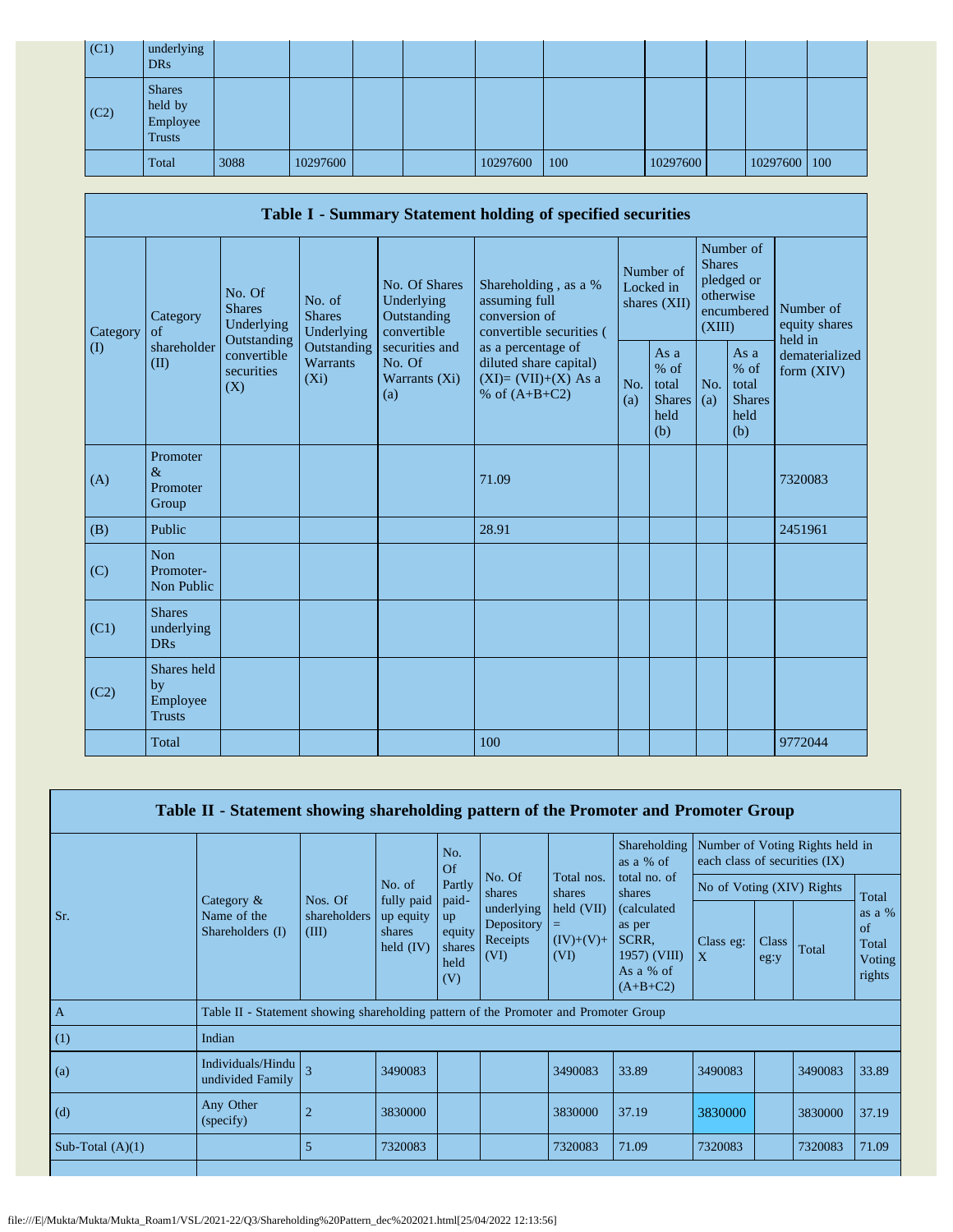| (2)                                                                         | Foreign                                                                                                             |              |          |  |          |       |          |          |       |
|-----------------------------------------------------------------------------|---------------------------------------------------------------------------------------------------------------------|--------------|----------|--|----------|-------|----------|----------|-------|
| Total Shareholding of<br>Promoter and Promoter<br>Group $(A)=(A)(1)+(A)(2)$ |                                                                                                                     | 5            | 7320083  |  | 7320083  | 71.09 | 7320083  | 7320083  | 71.09 |
| $\, {\bf B}$                                                                | Table III - Statement showing shareholding pattern of the Public shareholder                                        |              |          |  |          |       |          |          |       |
| (1)                                                                         | <b>Institutions</b>                                                                                                 |              |          |  |          |       |          |          |       |
| (f)                                                                         | Financial<br>Institutions/<br><b>Banks</b>                                                                          | 1            | 50000    |  | 50000    | 0.49  | 50000    | 50000    | 0.49  |
| Sub-Total $(B)(1)$                                                          |                                                                                                                     | $\mathbf{1}$ | 50000    |  | 50000    | 0.49  | 50000    | 50000    | 0.49  |
| (3)                                                                         | Non-institutions                                                                                                    |              |          |  |          |       |          |          |       |
| (a(i))                                                                      | Individuals -<br>i.Individual<br>shareholders<br>holding nominal<br>share capital up<br>to Rs. 2 lakhs.             | 2987         | 1162430  |  | 1162430  | 11.29 | 1162430  | 1162430  | 11.29 |
| (a(ii))                                                                     | Individuals - ii.<br>Individual<br>shareholders<br>holding nominal<br>share capital in<br>excess of Rs. 2<br>lakhs. | 11           | 1531693  |  | 1531693  | 14.87 | 1531693  | 1531693  | 14.87 |
| (e)                                                                         | Any Other<br>(specify)                                                                                              | 84           | 233394   |  | 233394   | 2.27  | 233394   | 233394   | 2.27  |
| Sub-Total $(B)(3)$                                                          |                                                                                                                     | 3082         | 2927517  |  | 2927517  | 28.43 | 2927517  | 2927517  | 28.43 |
| <b>Total Public</b><br>Shareholding<br>$(B)=(B)(1)+(B)(2)+(B)(3)$           |                                                                                                                     | 3083         | 2977517  |  | 2977517  | 28.91 | 2977517  | 2977517  | 28.91 |
| ${\bf C}$                                                                   | Table IV - Statement showing shareholding pattern of the Non Promoter- Non Public shareholder                       |              |          |  |          |       |          |          |       |
| Total $(A+B+C2)$                                                            |                                                                                                                     | 3088         | 10297600 |  | 10297600 | 100   | 10297600 | 10297600 | 100   |
| Total $(A+B+C)$                                                             |                                                                                                                     | 3088         | 10297600 |  | 10297600 | 100   | 10297600 | 10297600 | 100   |

|                       |                                                                                               |                                    |                                                           | Table II - Statement showing shareholding pattern of the Promoter and Promoter Group      |                                        |                                                           |                                                                               |                                                       |                                       |
|-----------------------|-----------------------------------------------------------------------------------------------|------------------------------------|-----------------------------------------------------------|-------------------------------------------------------------------------------------------|----------------------------------------|-----------------------------------------------------------|-------------------------------------------------------------------------------|-------------------------------------------------------|---------------------------------------|
| Sr.                   | No. Of<br>No. of<br><b>Shares</b><br><b>Shares</b><br>Underlying<br>Underlying<br>Outstanding |                                    | No. Of Shares<br>Underlying<br>Outstanding<br>convertible | Shareholding, as a<br>% assuming full<br>conversion of<br>convertible securities          | Number of<br>Locked in<br>shares (XII) |                                                           | Number of<br><b>Shares</b><br>pledged or<br>otherwise<br>encumbered<br>(XIII) |                                                       | Number of<br>equity shares<br>held in |
|                       | convertible<br>securities<br>(X)                                                              | Outstanding<br>Warrants<br>$(X_i)$ | securities and<br>No. Of<br>Warrants $(X_i)$<br>(a)       | (as a percentage of<br>diluted share capital)<br>$(XI)=(VII)+(X) As$<br>a % of $(A+B+C2)$ | No.<br>(a)                             | As $a$<br>$%$ of<br>total<br><b>Shares</b><br>held<br>(b) | No.<br>(a)                                                                    | As a<br>% of<br>total<br><b>Shares</b><br>held<br>(b) | dematerialized<br>form $(XIV)$        |
| $\mathbf{A}$          |                                                                                               |                                    |                                                           | Table II - Statement showing shareholding pattern of the Promoter and Promoter Group      |                                        |                                                           |                                                                               |                                                       |                                       |
| (1)                   | Indian                                                                                        |                                    |                                                           |                                                                                           |                                        |                                                           |                                                                               |                                                       |                                       |
| (a)                   |                                                                                               |                                    |                                                           | 33.89                                                                                     |                                        |                                                           |                                                                               |                                                       | 3490083                               |
| (d)                   |                                                                                               |                                    |                                                           | 37.19                                                                                     |                                        |                                                           |                                                                               |                                                       | 3830000                               |
| Sub-Total $(A)(1)$    |                                                                                               |                                    |                                                           | 71.09                                                                                     |                                        |                                                           |                                                                               |                                                       | 7320083                               |
| (2)                   | Foreign                                                                                       |                                    |                                                           |                                                                                           |                                        |                                                           |                                                                               |                                                       |                                       |
| Total Shareholding of |                                                                                               |                                    |                                                           |                                                                                           |                                        |                                                           |                                                                               |                                                       |                                       |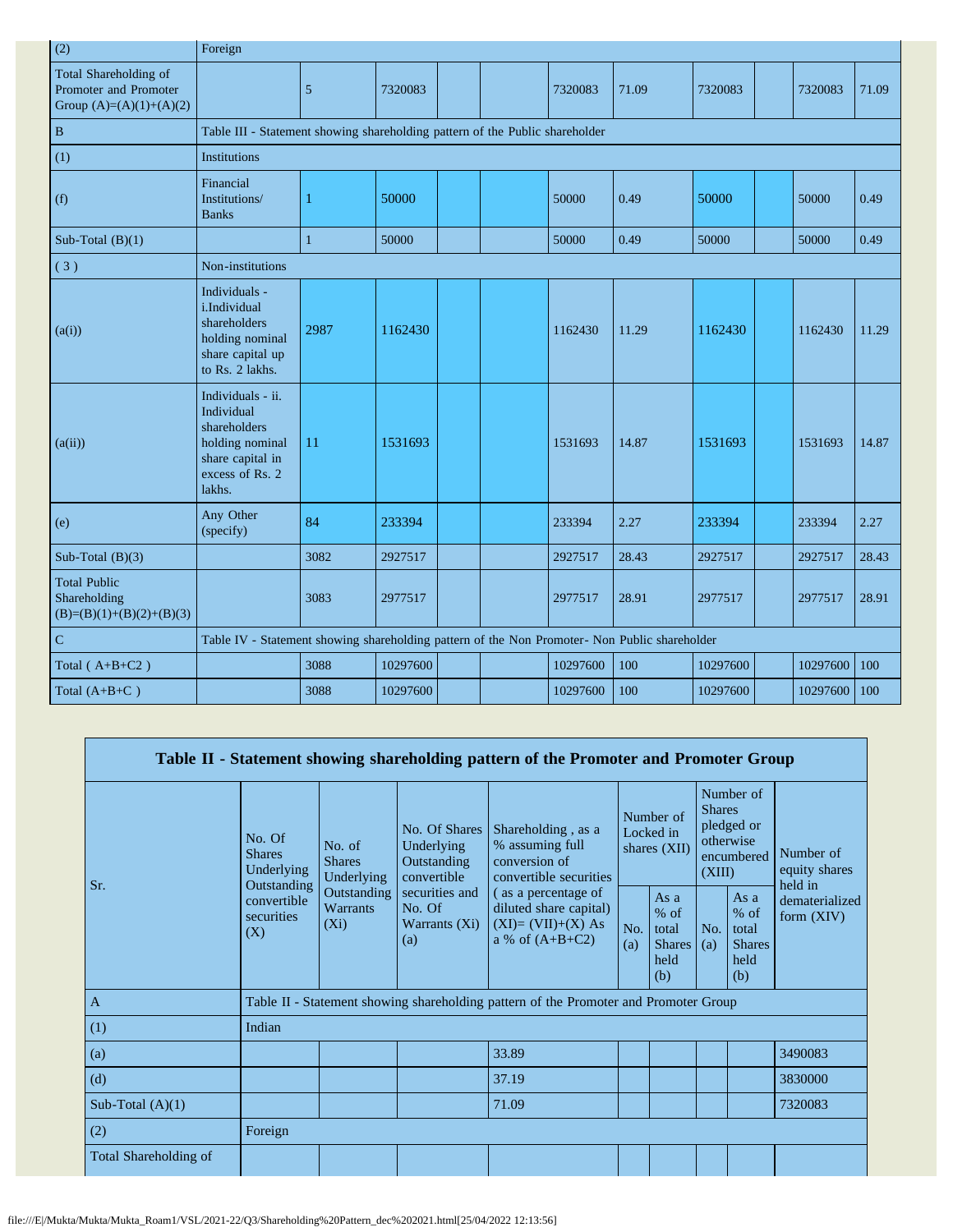| Promoter and Promoter<br>Group $(A)=(A)(1)+(A)(2)$                |                     |  | 71.09                                                                                         |  |  | 7320083 |
|-------------------------------------------------------------------|---------------------|--|-----------------------------------------------------------------------------------------------|--|--|---------|
| $\, {\bf B}$                                                      |                     |  | Table III - Statement showing shareholding pattern of the Public shareholder                  |  |  |         |
| (1)                                                               | <b>Institutions</b> |  |                                                                                               |  |  |         |
| (f)                                                               |                     |  | 0.49                                                                                          |  |  | 50000   |
| Sub-Total $(B)(1)$                                                |                     |  | 0.49                                                                                          |  |  | 50000   |
| (3)                                                               | Non-institutions    |  |                                                                                               |  |  |         |
| (a(i))                                                            |                     |  | 11.29                                                                                         |  |  | 794674  |
| (a(ii))                                                           |                     |  | 14.87                                                                                         |  |  | 1531693 |
| (e)                                                               |                     |  | 2.27                                                                                          |  |  | 75594   |
| Sub-Total $(B)(3)$                                                |                     |  | 28.43                                                                                         |  |  | 2401961 |
| <b>Total Public</b><br>Shareholding<br>$(B)=(B)(1)+(B)(2)+(B)(3)$ |                     |  | 28.91                                                                                         |  |  | 2451961 |
| $\mathbf C$                                                       |                     |  | Table IV - Statement showing shareholding pattern of the Non Promoter- Non Public shareholder |  |  |         |
| Total $(A+B+C2)$                                                  |                     |  | 100                                                                                           |  |  | 9772044 |
| Total $(A+B+C)$                                                   |                     |  | 100                                                                                           |  |  | 9772044 |

| <b>Individuals/Hindu undivided Family</b>                                                                            |                                                               |                     |                    |                       |  |  |  |  |  |  |
|----------------------------------------------------------------------------------------------------------------------|---------------------------------------------------------------|---------------------|--------------------|-----------------------|--|--|--|--|--|--|
| Searial No.                                                                                                          | 1                                                             | $\sqrt{2}$          | 3                  |                       |  |  |  |  |  |  |
| Name of the<br>Shareholders (I)                                                                                      | <b>GOKUL N. TANDON</b>                                        | RAJENDRA V KULKARNI | <b>KIRAN NADAR</b> | Click here to go back |  |  |  |  |  |  |
| PAN (II)                                                                                                             | AACPT0696H                                                    | ABBPK8719J          | ACPPN5724M         | Total                 |  |  |  |  |  |  |
| No. of fully paid<br>up equity shares<br>held (IV)                                                                   | 2866725                                                       | 450000              | 173358             | 3490083               |  |  |  |  |  |  |
| No. Of Partly<br>paid-up equity<br>shares held (V)                                                                   |                                                               |                     |                    |                       |  |  |  |  |  |  |
| No. Of shares<br>underlying<br>Depository<br>Receipts (VI)                                                           |                                                               |                     |                    |                       |  |  |  |  |  |  |
| Total nos. shares<br>held $(VII) =$<br>$(IV)+(V)+(VI)$                                                               | 2866725                                                       | 450000              | 173358             | 3490083               |  |  |  |  |  |  |
| Shareholding as a<br>% of total no. of<br>shares (calculated<br>as per SCRR,<br>1957) (VIII) As a<br>% of $(A+B+C2)$ | 27.84                                                         | 4.37                | 1.68               | 33.89                 |  |  |  |  |  |  |
|                                                                                                                      | Number of Voting Rights held in each class of securities (IX) |                     |                    |                       |  |  |  |  |  |  |
| Class eg:X                                                                                                           | 2866725                                                       | 450000              | 173358             | 3490083               |  |  |  |  |  |  |
| Class eg:y                                                                                                           |                                                               |                     |                    |                       |  |  |  |  |  |  |
| Total                                                                                                                | 2866725                                                       | 450000              | 173358             | 3490083               |  |  |  |  |  |  |
| Total as a % of<br><b>Total Voting rights</b>                                                                        | 27.84                                                         | 4.37                | 1.68               | 33.89                 |  |  |  |  |  |  |
| No. Of Shares<br>Underlying<br>Outstanding<br>convertible                                                            |                                                               |                     |                    |                       |  |  |  |  |  |  |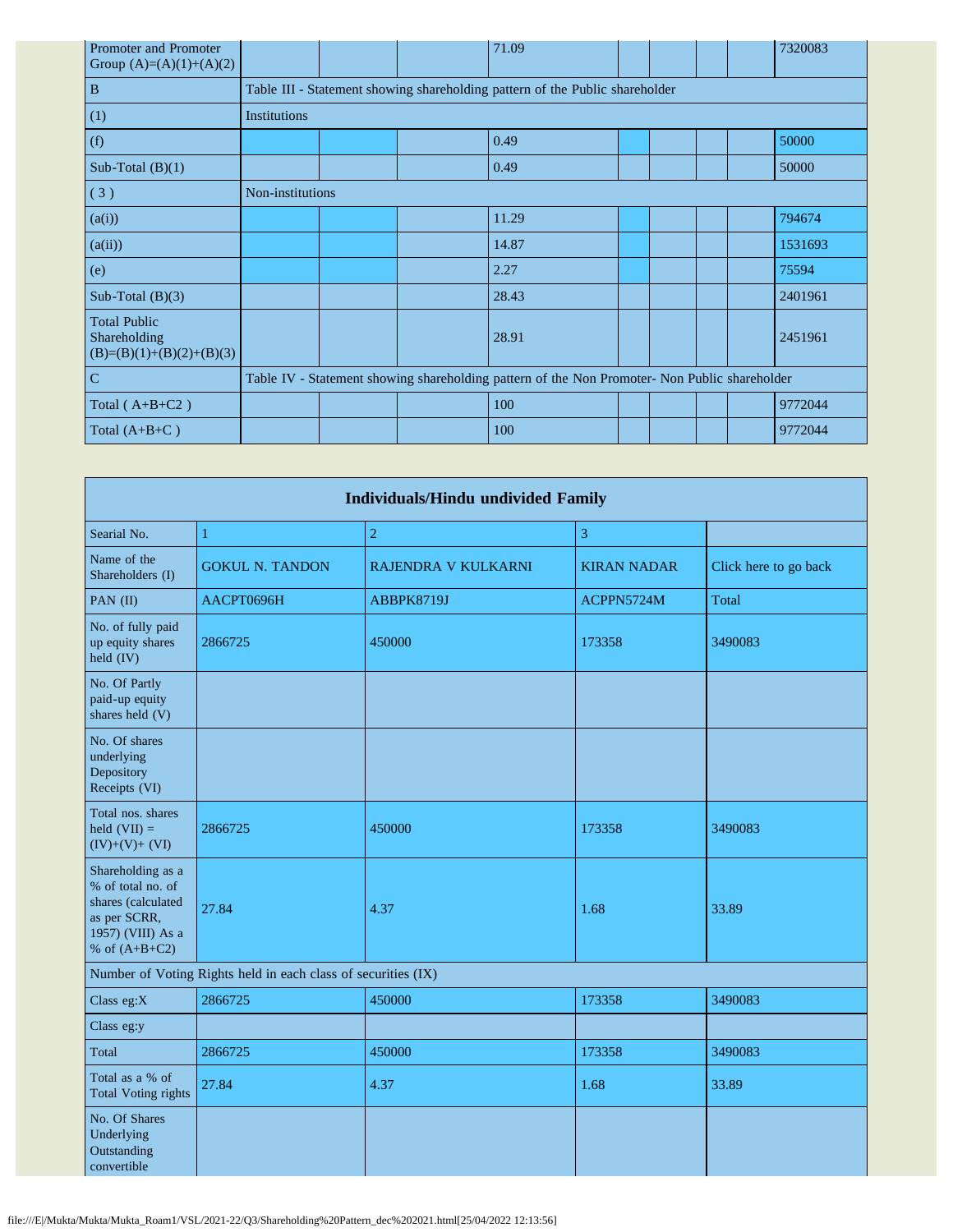| securities $(X)$                                                                                                                                                                         |                                                         |                       |                       |         |
|------------------------------------------------------------------------------------------------------------------------------------------------------------------------------------------|---------------------------------------------------------|-----------------------|-----------------------|---------|
| No. of Shares<br>Underlying<br>Outstanding<br>Warrants (Xi)                                                                                                                              |                                                         |                       |                       |         |
| No. Of Shares<br>Underlying<br>Outstanding<br>convertible<br>securities and No.<br>Of Warrants (Xi)<br>(a)                                                                               |                                                         |                       |                       |         |
| Shareholding, as a<br>% assuming full<br>conversion of<br>convertible<br>securities (as a<br>percentage of<br>diluted share<br>capital) (XI)=<br>$(VII)+(Xi)(a)$ As a<br>% of $(A+B+C2)$ | 27.84                                                   | 4.37                  | 1.68                  | 33.89   |
| Number of Locked in shares (XII)                                                                                                                                                         |                                                         |                       |                       |         |
| No. $(a)$                                                                                                                                                                                |                                                         |                       |                       |         |
| As a % of total<br>Shares held (b)                                                                                                                                                       |                                                         |                       |                       |         |
|                                                                                                                                                                                          | Number of Shares pledged or otherwise encumbered (XIII) |                       |                       |         |
| No. $(a)$                                                                                                                                                                                |                                                         |                       |                       |         |
| As a % of total<br>Shares held (b)                                                                                                                                                       |                                                         |                       |                       |         |
| Number of equity<br>shares held in<br>dematerialized<br>form (XIV)                                                                                                                       | 2866725                                                 | 450000                | 173358                | 3490083 |
| Reason for not providing PAN                                                                                                                                                             |                                                         |                       |                       |         |
| Reason for not<br>providing PAN                                                                                                                                                          |                                                         |                       |                       |         |
| Shareholder type                                                                                                                                                                         | Promoter                                                | <b>Promoter Group</b> | <b>Promoter Group</b> |         |

| Any Other (specify)                                  |                         |                                                                   |                       |  |  |  |  |  |  |  |
|------------------------------------------------------|-------------------------|-------------------------------------------------------------------|-----------------------|--|--|--|--|--|--|--|
| Searial No.                                          |                         | $\overline{2}$                                                    |                       |  |  |  |  |  |  |  |
| Category                                             | <b>Bodies Corporate</b> | <b>Bodies Corporate</b>                                           | Click here to go back |  |  |  |  |  |  |  |
| Name of the<br>Shareholders (I)                      |                         | M R CAPITAL PRIVATE LIMITED VIRTUAL SOFTWARE AND TRAINING PVT LTD |                       |  |  |  |  |  |  |  |
| PAN $(II)$                                           | AAACM4738Q              | AAACV8390F                                                        | Total                 |  |  |  |  |  |  |  |
| No. of the<br>Shareholders (I)                       |                         |                                                                   | 2                     |  |  |  |  |  |  |  |
| No. of fully paid<br>up equity shares<br>held $(IV)$ | 80000                   | 3750000                                                           | 3830000               |  |  |  |  |  |  |  |
| No. Of Partly<br>paid-up equity<br>shares held (V)   |                         |                                                                   |                       |  |  |  |  |  |  |  |
| No. Of shares<br>underlying                          |                         |                                                                   |                       |  |  |  |  |  |  |  |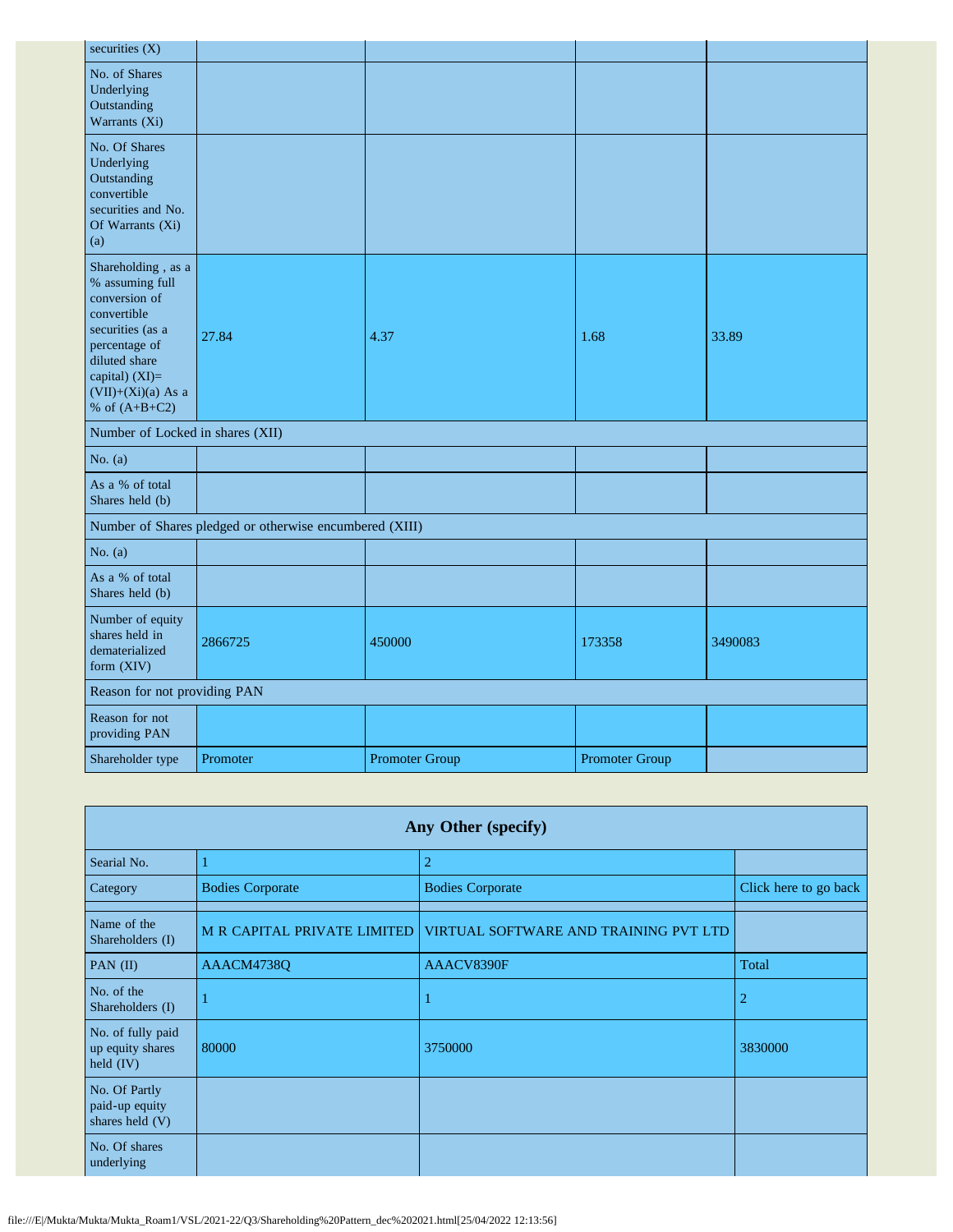| Depository<br>Receipts (VI)                                                                                                                                                          |                                                               |          |         |  |  |
|--------------------------------------------------------------------------------------------------------------------------------------------------------------------------------------|---------------------------------------------------------------|----------|---------|--|--|
| Total nos. shares<br>held $(VII) =$<br>$(IV)+(V)+(VI)$                                                                                                                               | 80000                                                         | 3750000  | 3830000 |  |  |
| Shareholding as a<br>% of total no. of<br>shares (calculated<br>as per SCRR,<br>1957) (VIII) As a<br>% of $(A+B+C2)$                                                                 | 0.78                                                          | 36.42    | 37.19   |  |  |
|                                                                                                                                                                                      | Number of Voting Rights held in each class of securities (IX) |          |         |  |  |
| Class eg: X                                                                                                                                                                          | 80000                                                         | 3750000  | 3830000 |  |  |
| Class eg:y                                                                                                                                                                           |                                                               |          |         |  |  |
| Total                                                                                                                                                                                | 80000                                                         | 3750000  | 3830000 |  |  |
| Total as a % of<br><b>Total Voting rights</b>                                                                                                                                        | 0.78                                                          | 36.42    | 37.19   |  |  |
| No. Of Shares<br>Underlying<br>Outstanding<br>convertible<br>securities (X)                                                                                                          |                                                               |          |         |  |  |
| No. of Shares<br>Underlying<br>Outstanding<br>Warrants (Xi)                                                                                                                          |                                                               |          |         |  |  |
| No. Of Shares<br>Underlying<br>Outstanding<br>convertible<br>securities and No.<br>Of Warrants (Xi)<br>(a)                                                                           |                                                               |          |         |  |  |
| Shareholding, as a<br>% assuming full<br>conversion of<br>convertible<br>securities (as a<br>percentage of<br>diluted share<br>capital) (XI)=<br>$(VII)+(X)$ As a %<br>of $(A+B+C2)$ | 0.78                                                          | 36.42    | 37.19   |  |  |
| Number of Locked in shares (XII)                                                                                                                                                     |                                                               |          |         |  |  |
| No. $(a)$                                                                                                                                                                            |                                                               |          |         |  |  |
| As a % of total<br>Shares held (b)                                                                                                                                                   |                                                               |          |         |  |  |
| Number of Shares pledged or otherwise encumbered (XIII)                                                                                                                              |                                                               |          |         |  |  |
| No. $(a)$                                                                                                                                                                            |                                                               |          |         |  |  |
| As a % of total<br>Shares held (b)                                                                                                                                                   |                                                               |          |         |  |  |
| Number of equity<br>shares held in<br>dematerialized<br>form (XIV)                                                                                                                   | 80000                                                         | 3750000  | 3830000 |  |  |
| Reason for not providing PAN                                                                                                                                                         |                                                               |          |         |  |  |
| Reason for not<br>providing PAN                                                                                                                                                      |                                                               |          |         |  |  |
| Shareholder type                                                                                                                                                                     | Promoter Group                                                | Promoter |         |  |  |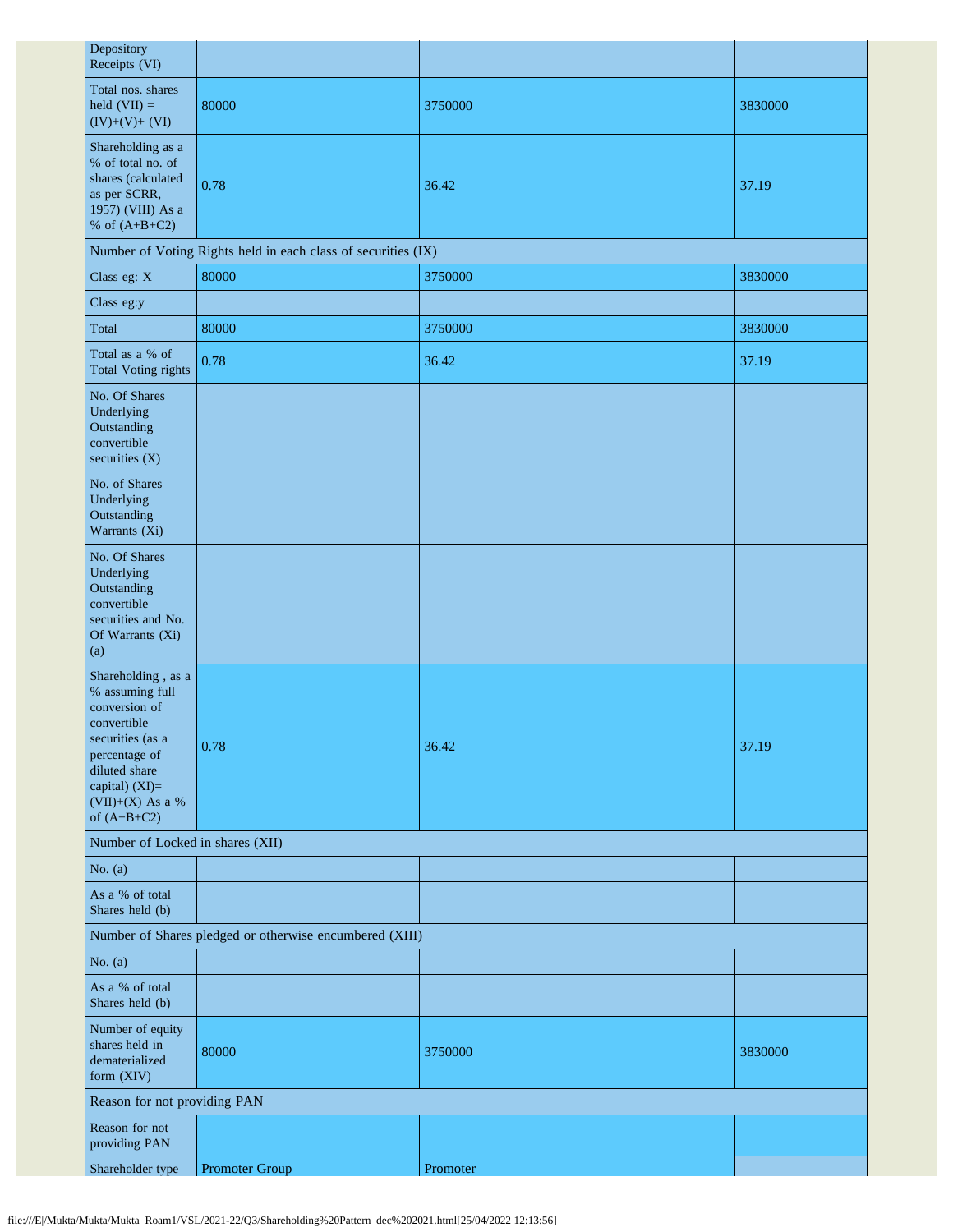| Individuals - ii. Individual shareholders holding nominal share capital in excess of Rs. 2 lakhs.                                                                                      |                                                               |                            |                                        |                                    |                                 |                          |
|----------------------------------------------------------------------------------------------------------------------------------------------------------------------------------------|---------------------------------------------------------------|----------------------------|----------------------------------------|------------------------------------|---------------------------------|--------------------------|
| Searial No.                                                                                                                                                                            | 1                                                             | $\overline{2}$             | 3                                      | $\overline{4}$                     | 5                               |                          |
| Name of the<br>Shareholders (I)                                                                                                                                                        | <b>ASHOK KUMAR</b><br><b>ANAND</b>                            | <b>MAJ GEN A</b><br>L SURI | REETMOHINDER SINGH<br><b>AHLUWALIA</b> | <b>SNEHALATHA</b><br><b>SINGHI</b> | <b>MANPREET</b><br><b>SINGH</b> | Click here to<br>go back |
| PAN $(II)$                                                                                                                                                                             | AAEPA7979A                                                    | ABIPS3117K                 | ADFPA6920K                             | AJMPS0427Q                         | AQJPS4912L                      | Total                    |
| No. of fully paid<br>up equity shares<br>held (IV)                                                                                                                                     | 300000                                                        | 247230                     | 403149                                 | 169751                             | 150000                          | 1270130                  |
| No. Of Partly<br>paid-up equity<br>shares held (V)                                                                                                                                     |                                                               |                            |                                        |                                    |                                 |                          |
| No. Of shares<br>underlying<br>Depository<br>Receipts (VI)                                                                                                                             |                                                               |                            |                                        |                                    |                                 |                          |
| Total nos. shares<br>held $(VII) =$<br>$(IV)+(V)+(VI)$                                                                                                                                 | 300000                                                        | 247230                     | 403149                                 | 169751                             | 150000                          | 1270130                  |
| Shareholding as a<br>% of total no. of<br>shares (calculated<br>as per SCRR,<br>1957) (VIII) As a<br>% of $(A+B+C2)$                                                                   | 2.91                                                          | 2.4                        | 3.91                                   | 1.65                               | 1.46                            | 12.33                    |
|                                                                                                                                                                                        | Number of Voting Rights held in each class of securities (IX) |                            |                                        |                                    |                                 |                          |
| Class eg: X                                                                                                                                                                            | 300000                                                        | 247230                     | 403149                                 | 169751                             | 150000                          | 1270130                  |
| Class eg:y                                                                                                                                                                             |                                                               |                            |                                        |                                    |                                 |                          |
| Total                                                                                                                                                                                  | 300000                                                        | 247230                     | 403149                                 | 169751                             | 150000                          | 1270130                  |
| Total as a % of<br><b>Total Voting rights</b>                                                                                                                                          | 2.91                                                          | 2.4                        | 3.91                                   | 1.65                               | 1.46                            | 12.33                    |
| No. Of Shares<br>Underlying<br>Outstanding<br>convertible<br>securities (X)                                                                                                            |                                                               |                            |                                        |                                    |                                 |                          |
| No. of Shares<br>Underlying<br>Outstanding<br>Warrants (Xi)                                                                                                                            |                                                               |                            |                                        |                                    |                                 |                          |
| No. Of Shares<br>Underlying<br>Outstanding<br>convertible<br>securities and No.<br>Of Warrants (Xi)<br>(a)                                                                             |                                                               |                            |                                        |                                    |                                 |                          |
| Shareholding, as a<br>% assuming full<br>conversion of<br>convertible<br>securities (as a<br>percentage of<br>diluted share<br>capital) $(XI)=$<br>$(VII)+(X)$ As a %<br>of $(A+B+C2)$ | 2.91                                                          | 2.4                        | 3.91                                   | 1.65                               | 1.46                            | 12.33                    |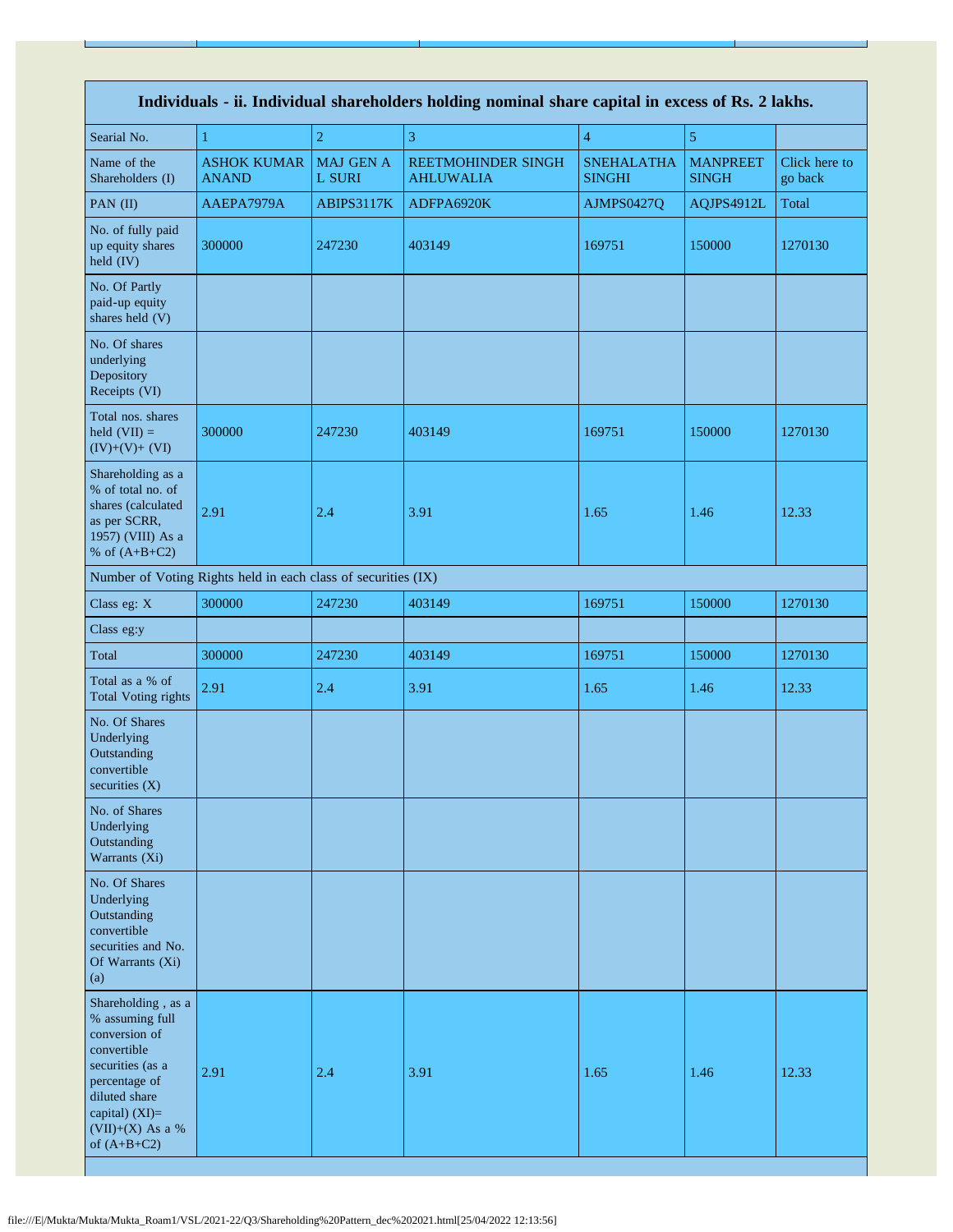| Number of Locked in shares (XII)                                     |        |        |        |        |        |         |  |
|----------------------------------------------------------------------|--------|--------|--------|--------|--------|---------|--|
| No. $(a)$                                                            |        |        |        |        |        |         |  |
| As a % of total<br>Shares held (b)                                   |        |        |        |        |        |         |  |
| Number of equity<br>shares held in<br>dematerialized<br>form $(XIV)$ | 300000 | 247230 | 403149 | 169751 | 150000 | 1270130 |  |
| Reason for not providing PAN                                         |        |        |        |        |        |         |  |
| Reason for not<br>providing PAN                                      |        |        |        |        |        |         |  |

| Any Other (specify)                                                                                                  |                                                               |                           |                         |                       |  |  |
|----------------------------------------------------------------------------------------------------------------------|---------------------------------------------------------------|---------------------------|-------------------------|-----------------------|--|--|
| Searial No.                                                                                                          | 1                                                             | $\overline{c}$            | 3                       |                       |  |  |
| Category                                                                                                             | <b>Bodies Corporate</b>                                       | Non-Resident Indian (NRI) | <b>Clearing Members</b> |                       |  |  |
| Category / More<br>than 1 percentage                                                                                 | Category                                                      | Category                  | Category                |                       |  |  |
| Name of the<br>Shareholders (I)                                                                                      |                                                               |                           |                         | Click here to go back |  |  |
| PAN (II)                                                                                                             |                                                               |                           |                         | Total                 |  |  |
| No. of the<br>Shareholders (I)                                                                                       | 33                                                            | 47                        | $\overline{4}$          | 84                    |  |  |
| No. of fully paid<br>up equity shares<br>held (IV)                                                                   | 75342                                                         | 154300                    | 3752                    | 233394                |  |  |
| No. Of Partly<br>paid-up equity<br>shares held (V)                                                                   |                                                               |                           |                         |                       |  |  |
| No. Of shares<br>underlying<br>Depository<br>Receipts (VI)                                                           |                                                               |                           |                         |                       |  |  |
| Total nos. shares<br>held $(VII) =$<br>$(IV)+(V)+(VI)$                                                               | 75342                                                         | 154300                    | 3752                    | 233394                |  |  |
| Shareholding as a<br>% of total no. of<br>shares (calculated<br>as per SCRR,<br>1957) (VIII) As a<br>% of $(A+B+C2)$ | 0.73                                                          | 1.5                       | 0.04                    | 2.27                  |  |  |
|                                                                                                                      | Number of Voting Rights held in each class of securities (IX) |                           |                         |                       |  |  |
| Class eg: X                                                                                                          | 75342                                                         | 154300                    | 3752                    | 233394                |  |  |
| Class eg:y                                                                                                           |                                                               |                           |                         |                       |  |  |
| Total                                                                                                                | 75342                                                         | 154300                    | 3752                    | 233394                |  |  |
| Total as a % of<br><b>Total Voting rights</b>                                                                        | 0.73                                                          | 1.5                       | 0.04                    | 2.27                  |  |  |
| No. Of Shares<br>Underlying<br>Outstanding<br>convertible<br>securities $(X)$                                        |                                                               |                           |                         |                       |  |  |
| No. of Shares<br>Underlying                                                                                          |                                                               |                           |                         |                       |  |  |